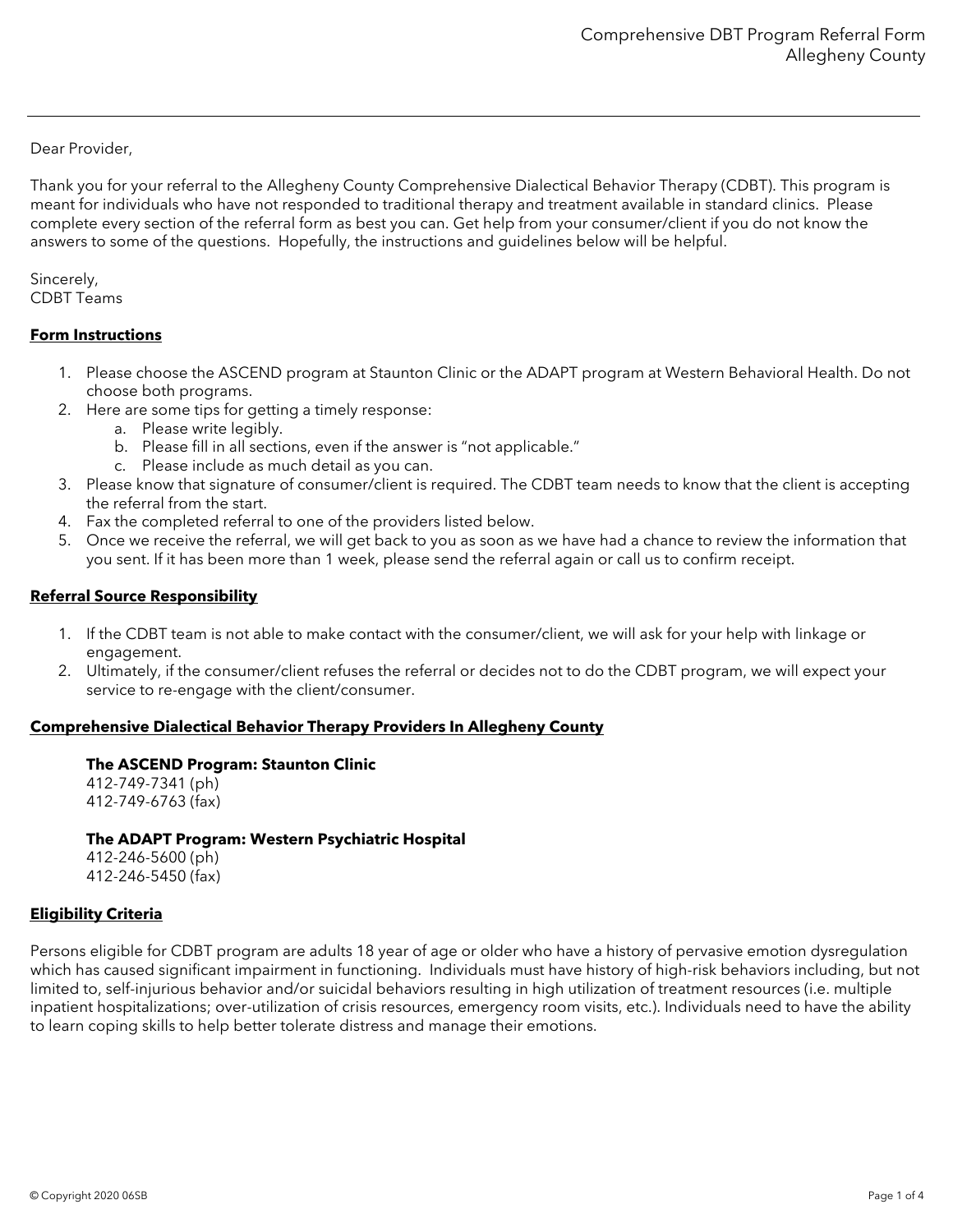| <b>Demographics</b>                                                                                                 |            |                |                 |                                                                                                                      |  |
|---------------------------------------------------------------------------------------------------------------------|------------|----------------|-----------------|----------------------------------------------------------------------------------------------------------------------|--|
| Name: (First)                                                                                                       |            |                | (Last)          |                                                                                                                      |  |
| DOB: (mm/dd/yyyy)                                                                                                   |            |                |                 |                                                                                                                      |  |
| Address:                                                                                                            |            |                |                 |                                                                                                                      |  |
| State:                                                                                                              | City:      |                |                 | Zip:                                                                                                                 |  |
| Best Phone Number: (no dashes)                                                                                      |            |                |                 | Backup Phone Number: (no dashes)                                                                                     |  |
| Are you an Allegheny County Resident?                                                                               | $\odot$ No | $\bigcirc$ Yes |                 |                                                                                                                      |  |
| Are you a Community Care member?                                                                                    | $\odot$ No | $\bigcirc$ Yes | If Yes, MA ID#: |                                                                                                                      |  |
| <b>Current Providers</b>                                                                                            |            |                |                 |                                                                                                                      |  |
| Primary Therapist or Team Contact Person:                                                                           |            |                |                 |                                                                                                                      |  |
| Phone Number: (no dashes)                                                                                           |            |                | Email Address:  |                                                                                                                      |  |
| Psychiatrist:                                                                                                       |            |                |                 | Phone Number: (no dashes)                                                                                            |  |
| Service Coordinator:                                                                                                |            |                |                 | Phone Number: (no dashes)                                                                                            |  |
| Please provide detailed information on current behaviors and symptoms to be addressed by Comprehensive DBT program: |            |                |                 |                                                                                                                      |  |
| <b>Service Utilization in the past year</b>                                                                         |            |                |                 |                                                                                                                      |  |
| Estimate # of hospital days:                                                                                        |            |                |                 |                                                                                                                      |  |
| Estimate # of behavioral health crisis or emergency department visits:                                              |            |                |                 | <u> 1989 - Johann Barn, mars eta bainar eta baina eta baina eta baina eta baina eta baina eta baina eta baina e</u>  |  |
| Estimate # of medical emergency department visits:                                                                  |            |                |                 | <u> 1989 - Johann Stein, mars an deutscher Stein und der Stein und der Stein und der Stein und der Stein und der</u> |  |
| Estimate frequency of episodes of self-harm behaviors:                                                              |            |                |                 | <u> 1989 - Johann Stein, marwolaethau a bhann an t-Amhain an t-Amhain an t-Amhain an t-Amhain an t-Amhain an t-A</u> |  |
| Estimate # of suicide attempts:                                                                                     |            |                |                 |                                                                                                                      |  |
| Recent IOP programs?                                                                                                |            |                |                 |                                                                                                                      |  |
| Recent PHP programs?                                                                                                |            |                |                 |                                                                                                                      |  |
| Describe any past DBT-related experience:                                                                           |            |                |                 | <u> 1989 - Johann Stein, mars an deutscher Stein und der Stein und der Stein und der Stein und der Stein und der</u> |  |
| Estimate # of days in DAS:                                                                                          |            |                |                 |                                                                                                                      |  |
| If a previous treatment program or service was discontinued prematurely, please indicate why:                       |            |                |                 |                                                                                                                      |  |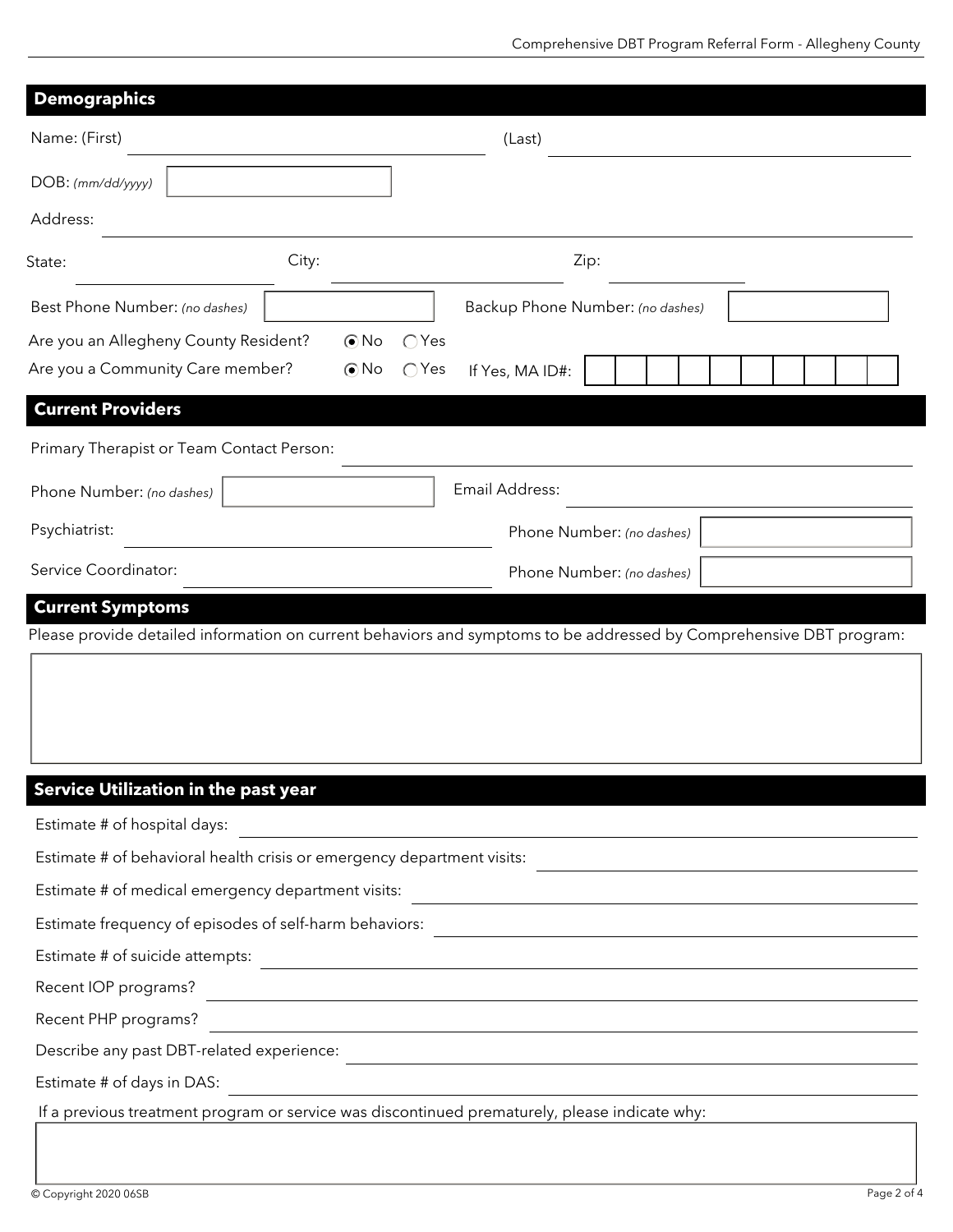# **History of Life Threatening Suicide Attempts/Self-Harm/High-Risk Behaviors**

List history of life threatening suicide attempts, self-harm, and/or high-risk behaviors (e.g., fire settings, ingesting foreign objects, elopement, risky sexual behavior, etc.).

|    | Specific Behaviors/Methods | Outcome (admitted to, etc.) | Date<br>(mm/dd/yyyy) |
|----|----------------------------|-----------------------------|----------------------|
| 1. |                            |                             |                      |
| 2. |                            |                             |                      |
| 3. |                            |                             |                      |
| 4. |                            |                             |                      |
| 5. |                            |                             |                      |

# **Additional Information**

| $\Box$ Substance abuse?              |  |                                                                                                                        |
|--------------------------------------|--|------------------------------------------------------------------------------------------------------------------------|
| $\Box$ Legal history?                |  |                                                                                                                        |
| $\Box$ Eating disorder?              |  |                                                                                                                        |
| $\Box$ Transportation needs?         |  |                                                                                                                        |
| $\Box$ Tobacco/vaping?               |  |                                                                                                                        |
| □ Accommodations needed? ○ No ○ Yes: |  |                                                                                                                        |
| $\Box$ Strengths:                    |  |                                                                                                                        |
| $\Box$ Support system:               |  | <u> 1986 - Johann Stein, fransk kampens og det forskellige og det forskellige og det forskellige og det forskellig</u> |
| $\Box$ Housing placement history:    |  |                                                                                                                        |

### **Diagnoses**

| <b>Behavioral Health:</b>                  |  |  |
|--------------------------------------------|--|--|
| <b>Behavioral Health:</b>                  |  |  |
| <b>Behavioral Health:</b>                  |  |  |
| Medical Conditions/Physical Health Issues: |  |  |
| Medical Conditions/Physical Health Issues: |  |  |
| Medical Conditions/Physical Health Issues: |  |  |